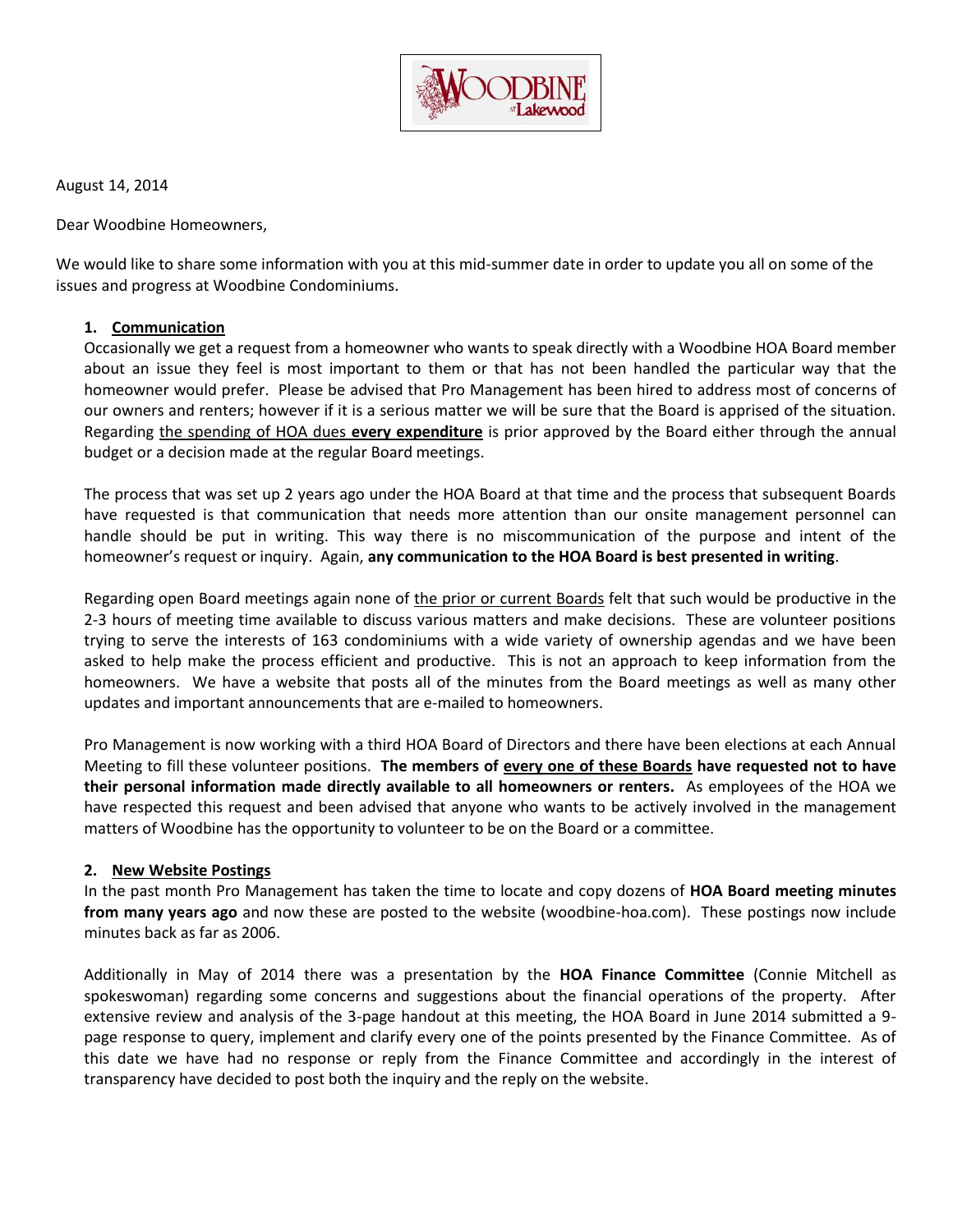## **3. Woodbine Apartments Sale Rumors**

In July of this year there was a proposal from a potential investor to purchase all of the Woodbine Apartments (66 units) from the current owners (Woodbine Investors LLC, managed by Tomlinson & Associates). Several meetings were held on this potential and the HOA Board had no objection to new ownership of the apartment side of the Woodbine property as long as none of the benefits to the Woodbine Condominium homeowners would be impaired. Unfortunately the timing of this transaction did not allow it to be completed.

The potential new owners had no intention of converting the apartments to condominiums as currently may be the intention and right of the current ownership. There could be a benefit to the Woodbine HOA for such a sale to be completed in that if and when these two phases of the Woodbine subdivision (currently apartments) are annexed to the Woodbine Condominiums there are some potential maintenance issues that will be inherited.

We have been told by the sales broker that there may be another potential buyer and the main issue to work out would be the sharing of clubhouses and amenities on both ends of the Woodbine property. We will just wait and see but the Board felt it would be important to clarify this situation before rumor turned into inaccurate information.

# **4. Irrigation Separation for R/T/U Buildings**

During the above potential sale negotiations one of the discussions was to attempt a physical separation of the two properties as much as possible. An easy action to accomplish in this vein was to remove the irrigation system that had been servicing the R/T/U buildings from the large pond on the corner of Bergeson and Gekeler and re-attach it the pond that services the rest of the Woodbine Condominiums. We had started this process before the above sale was cancelled and accordingly felt to complete the job, the benefit now being the shared irrigation issues that we have had in the past couple of years for the R/T/U buildings has now been eliminated.

# **5. Roofing and Shingles Issue**

There has been a lingering issue between Tomlinson & Associates, the previous property management for Woodbine Condominiums, and the Woodbine HOA. This issue has spanned the services of numerous HOA Boards and resurfaced again last year as well as during the discussions of a potential sale of the Woodbine Apartments as discussed above. Therefore Pro Management has now spent several weeks of research and analysis in an attempt to document **what happened to some "missing" roof shingles as well as the reroofing of buildings R/T/U.**

Unfortunately we have not been able to locate complete and recorded documentation as to what transpired between 2008 and 2012 but have located many of the pieces, enough to prepare a detailed analysis with what we have. The Pro Management analysis is an attempt to separate recollections and personal perspectives from documented facts and then try and match up the data to give the basis for some conclusions. A complete copy of this extensive analysis, including relevant appendices, will be posted on the website after it is circulated around to relevant participants in this issue in order to see if anymore actual documentation might be available to include.

### **6. Property Maintenance and Upgrades in 2014**

Much of this year has had Pro Management dealing with administrative issues as noted above: new historical minutes for the website, research and response to the Finance Committee, negotiations regarding the potential sale of the Woodbine Apartments, and exhaustive research and analysis of the shingle and roofing issues.

However we have also been focused on some additional repairs for Woodbine mainly in the areas of **deteriorating wood railings, decks and berms.** We have heard from many homeowners that this is a priority for them and accordingly shifted some of the already budgeted funds to this preventative maintenance problem. Occasionally to get to some of the wood areas in need of replacement, repair or painting it has been necessary to remove some shrubbery or plant growth; in the long run this is good for the protection of the property. And we realize that there is still some extensive wood areas that can be treated or upgraded, something that will be considered for next year's budget.